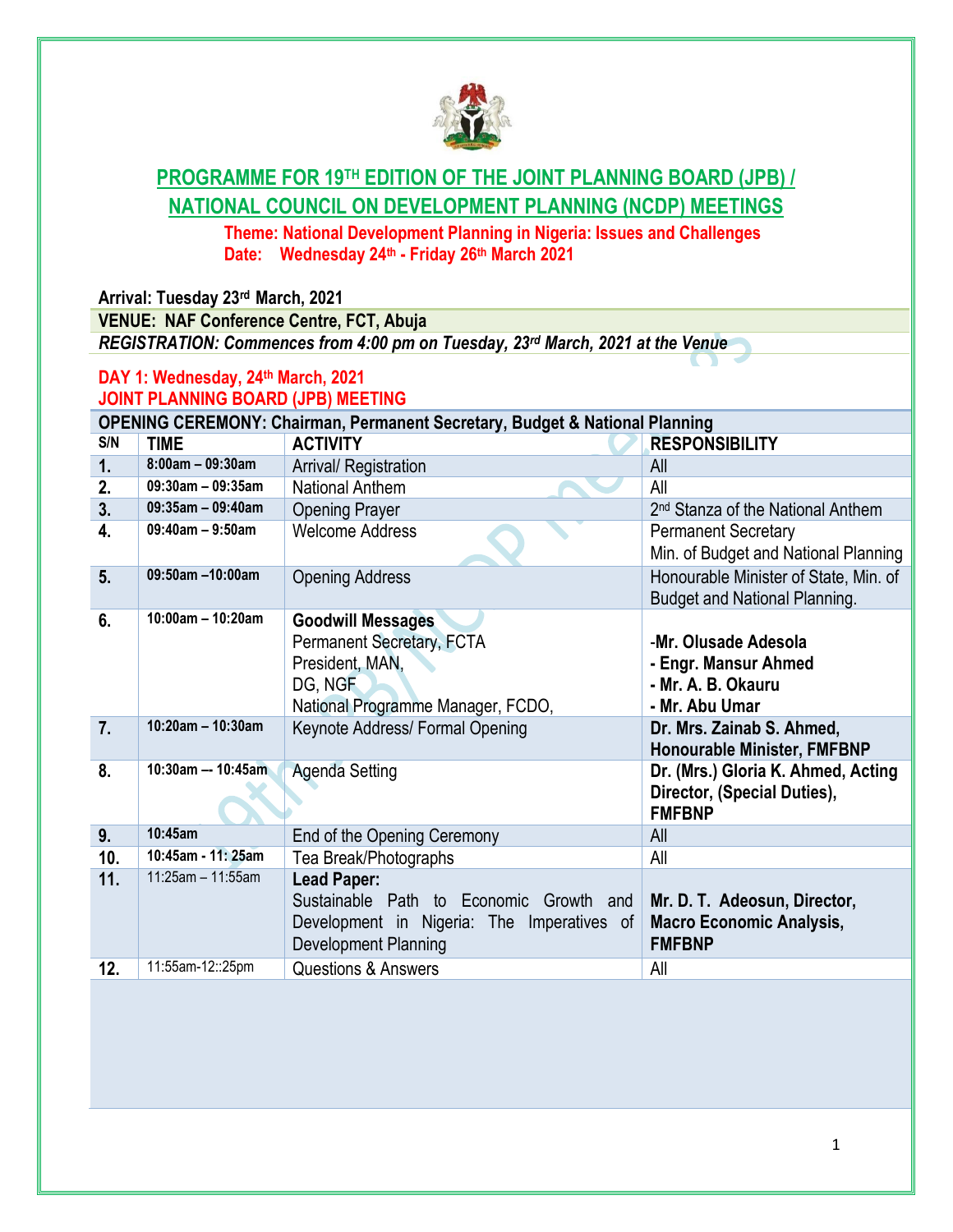## **MATTERS ARISING**

## **Chairman: Mrs. Olusola Olayinka Idowu, Permanent Secretary, MBNP Anchor: Mr. U. S. Nwozuzu, Deputy Director, Special Duties, FMFBNP**

| APPOINTMENT OF A TIMEKEEPER BY THE PERMANENT SECRETARY, MINISTRY OF BUDGET AND NATIONAL<br><b>PLANNING</b>                    |                                   |                                                                                                                                                                                                    |                                                                 |  |  |
|-------------------------------------------------------------------------------------------------------------------------------|-----------------------------------|----------------------------------------------------------------------------------------------------------------------------------------------------------------------------------------------------|-----------------------------------------------------------------|--|--|
| 13.                                                                                                                           | 12:25pm - 12:35pm                 | Status Report on the Implementation of Key Resolutions<br>of the 2019 (18th) JPB/NCDP Meetings                                                                                                     | Dr. Gloria Ahmed Ag. Director,<br><b>Special Duties, FMFBNP</b> |  |  |
| 14.                                                                                                                           | 12:35pm - 1:00 pm                 | <b>Comments and Suggestions</b>                                                                                                                                                                    | All                                                             |  |  |
|                                                                                                                               |                                   |                                                                                                                                                                                                    |                                                                 |  |  |
|                                                                                                                               |                                   |                                                                                                                                                                                                    |                                                                 |  |  |
| 15.                                                                                                                           | $1:00$ pm $- 1:30$ pm             | National Development Plans and Effective Strategies<br>for the Linkage with Sectoral and Sub-National Plans                                                                                        | Prof. Olalekan Yinusa                                           |  |  |
| 16.                                                                                                                           | $1:30$ pm $- 2:00$ pm             | Comments and suggestions                                                                                                                                                                           | All                                                             |  |  |
| 17.                                                                                                                           | 2:00pm - 2:40pm                   | Lunch                                                                                                                                                                                              |                                                                 |  |  |
| Chairman: Mr. Olusade Adesola, Permanent Secretary, FCTA<br>Anchors: Mr. Lanre Adekanye, Director, Administration, FMFBNP     |                                   |                                                                                                                                                                                                    |                                                                 |  |  |
| 18.                                                                                                                           | $2:40$ pm $-3:10$ pm              | Presentation on the Macroeconomic Framework: The<br>Growth Diagnostic; and Framework for the Visioning for<br>the MTNDP, 2021-2025 and Nigeria Agenda 2050 by<br>the Central Working Group (CWG)   | Prof. Adeola Adenikiju                                          |  |  |
| 19.                                                                                                                           | 3.10pm - 3.40pm                   | Comments and suggestions                                                                                                                                                                           | All                                                             |  |  |
|                                                                                                                               |                                   | Anchors: Mrs. Victoria Agba-Attah, Director, Information, FMFBNP and                                                                                                                               |                                                                 |  |  |
|                                                                                                                               |                                   | Mrs. E. A. Egharevba, Director, International Cooperation, FMFBNP                                                                                                                                  |                                                                 |  |  |
| 20.                                                                                                                           | 3.40pm - 4.10pm                   | Fiscal Sustainability and Strategies for Unlocking Factor<br>Endowments at the Sub-national levels                                                                                                 | Dr. Baba Musa                                                   |  |  |
| 21.                                                                                                                           | $4:10$ pm $- 4:40$ pm             | Comments and suggestions                                                                                                                                                                           | All                                                             |  |  |
| 22.                                                                                                                           | 4:40pm                            | <b>Closing/End of Day 1</b>                                                                                                                                                                        |                                                                 |  |  |
|                                                                                                                               | DAY 2: Thursday, 25th March, 2021 |                                                                                                                                                                                                    |                                                                 |  |  |
|                                                                                                                               |                                   | <b>JOINT PLANNING BOARD MEETING CONTINUES</b>                                                                                                                                                      |                                                                 |  |  |
| 25.                                                                                                                           | 9:00am                            | <b>Opening Prayer</b>                                                                                                                                                                              |                                                                 |  |  |
| 26.                                                                                                                           | $9:05$ am $-9:15$ am              | <b>RECAP OF DAY 1 PROCEEDINGS</b>                                                                                                                                                                  | Mrs. Olusola Olayinka Idowu,                                    |  |  |
|                                                                                                                               |                                   | Chairman: Dr. Zakari Lawal mni, Director, NM&E, FMFBNP                                                                                                                                             | <b>Permanent Secretary, MBNP</b>                                |  |  |
|                                                                                                                               |                                   | Anchor: Mr. D. T Adeosun, Director Macro Economic Analysis, FMFBNP                                                                                                                                 |                                                                 |  |  |
| 27.                                                                                                                           | $9:15am - 9.55am$                 | An Overview of the Medium - Term National                                                                                                                                                          | Dr. (Mrs.) Sarah Alade                                          |  |  |
|                                                                                                                               |                                   | Development Plan, 2021-2025                                                                                                                                                                        | <b>Chairperson Central Working</b><br>Group (CWG)               |  |  |
| 28.                                                                                                                           | 9.55am-10.25am                    | Comments and suggestions                                                                                                                                                                           | All                                                             |  |  |
| Anchors: Mr. I. I. Yusuf, Director, Finance & Account, FMFBNP<br>Mr. Aso Ovakporaye, Acting Director, Economic Growth, FMFBNP |                                   |                                                                                                                                                                                                    |                                                                 |  |  |
| 29.                                                                                                                           | 10.25am - 10.55am                 | <b>Panel Discussion</b><br><b>Medium Term Development Plans (MTDP)/Strategy</b><br>Document/Development Agenda: Experience<br><b>Sharing</b><br>Rep. North Central<br>İ.<br>ii.<br>Rep. North East | <b>Panelists</b><br>- Kwara State<br>- Borno & Gombe States     |  |  |
|                                                                                                                               |                                   |                                                                                                                                                                                                    |                                                                 |  |  |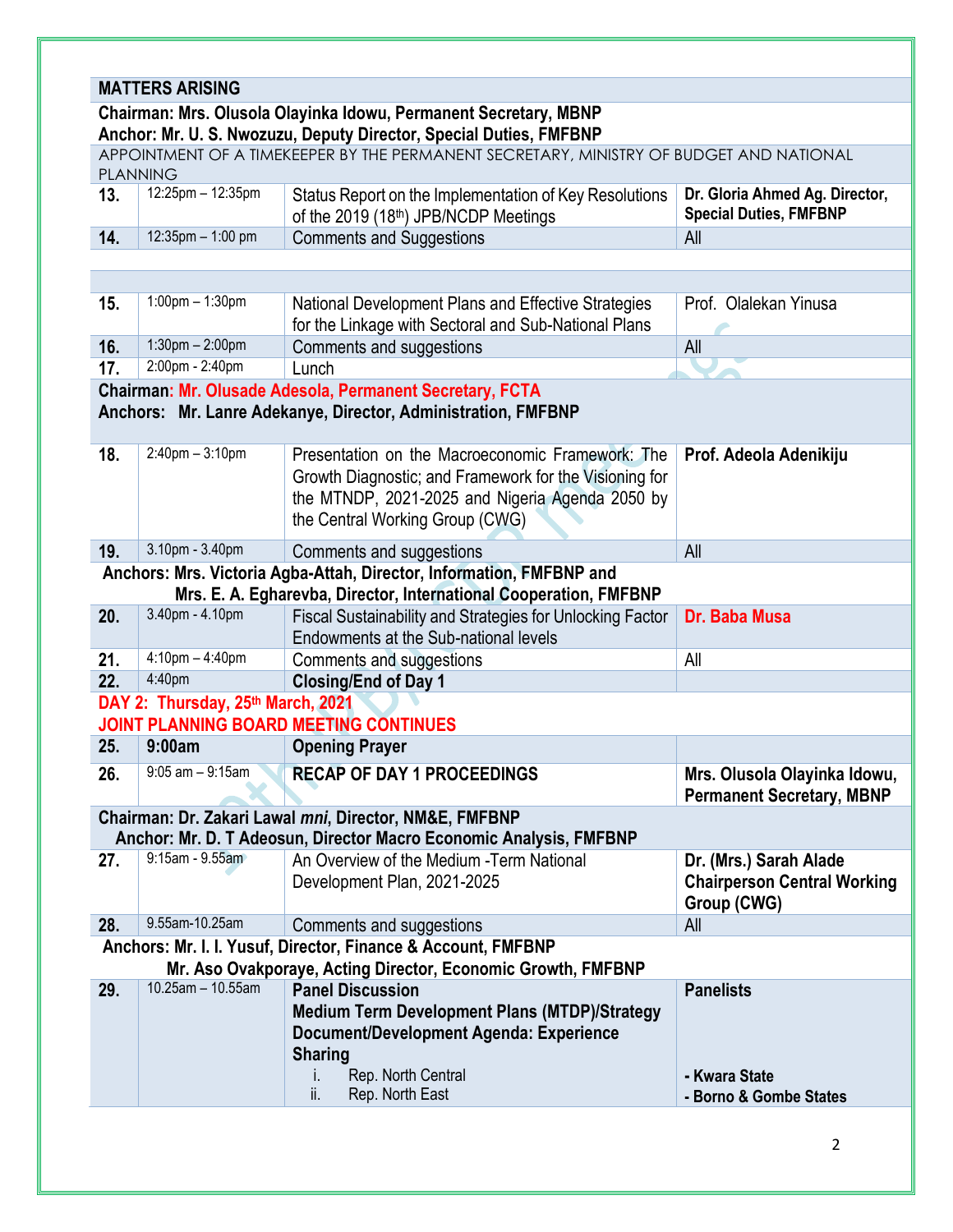|     |                                                                                                                                                                        | iii.<br>Rep North West                                                                                                                                                                                                                                                                                                          | - Kaduna State                                                                                                                                                 |  |  |  |
|-----|------------------------------------------------------------------------------------------------------------------------------------------------------------------------|---------------------------------------------------------------------------------------------------------------------------------------------------------------------------------------------------------------------------------------------------------------------------------------------------------------------------------|----------------------------------------------------------------------------------------------------------------------------------------------------------------|--|--|--|
|     |                                                                                                                                                                        | Rep. South East<br>iv.                                                                                                                                                                                                                                                                                                          | - Anambra State                                                                                                                                                |  |  |  |
|     |                                                                                                                                                                        | Rep. South South<br>V.                                                                                                                                                                                                                                                                                                          | - Delta State                                                                                                                                                  |  |  |  |
|     |                                                                                                                                                                        | Rep. South West<br>vi.                                                                                                                                                                                                                                                                                                          | - Ogun State                                                                                                                                                   |  |  |  |
| 30. | 10.55am - 11.10am                                                                                                                                                      | <b>Tea Break</b>                                                                                                                                                                                                                                                                                                                | All                                                                                                                                                            |  |  |  |
| 31. | Chairman: Prince Clem Ikanade Agba, Honourable Minister of State, BNP<br>Anchors: Mr. Omotayo Adeyemi, Director, Social Development, FMFBNP<br>Mr. Sam Ekwueme, SA-HMS |                                                                                                                                                                                                                                                                                                                                 |                                                                                                                                                                |  |  |  |
| 32. | $11:10am - 1:10pm$                                                                                                                                                     | <b>PLENARY SESSIONS (TECHNICAL)</b><br>Presentations on some Sectors of the MTNDP 2021-2025:<br>Agriculture, Food Security and Rural Development;<br>I.<br>ii.<br>Digital Economy, Bio-economy, Science,<br>Technology and Innovation;<br>Culture, Tourism, Creative Industry and Hospitality;<br>iii.<br>Oil and Gas;<br>iv.   | <b>Sector Experts</b><br><b>Mrs. Ndidi Nwuneli</b><br>ii.<br>Prof. Ken Ifeh<br>$\mathbf{f}$<br>Mr. Obi Asika<br>Dr. Steve Okolo<br>iv.<br>Dr. Ayo Teriba<br>v. |  |  |  |
|     |                                                                                                                                                                        | <b>Financial Sector;</b><br>V.<br>Trade & Competitiveness;<br>vi.<br>Power & Alternative Energy; and<br>vii.<br>Crossing cutting issues including Security: issues<br>viii.<br>on forging effective synergy between National and<br>Sub-National levels in implementing the Plan,<br>Communicating the Plan for ownership, etc. | Prof. Aremu<br>vi.<br>vii.<br>Mr. Belije Madu<br>viii.<br>Dr. Amina Salihu                                                                                     |  |  |  |
| 33. | 1:10pm - 2:10pm                                                                                                                                                        | <b>Questions &amp; Answers</b>                                                                                                                                                                                                                                                                                                  | All                                                                                                                                                            |  |  |  |
| 34. | $2:10$ pm $-3:00$ pm                                                                                                                                                   | Lunch                                                                                                                                                                                                                                                                                                                           |                                                                                                                                                                |  |  |  |
| 35. | $3:00$ pm $-3:30$ pm                                                                                                                                                   | Presentation and Consideration of Major Conclusions<br>from JPB                                                                                                                                                                                                                                                                 | Perm. Secretary, (BNP)                                                                                                                                         |  |  |  |
| 36. | 3:30pm - .3:45pm                                                                                                                                                       | Wrap-Up                                                                                                                                                                                                                                                                                                                         | Hon. Min. of State, Budget &<br><b>National Planning</b>                                                                                                       |  |  |  |
| 37. | $3.45 - 3.50$ pm                                                                                                                                                       | <b>Closing Prayers/National Anthem</b>                                                                                                                                                                                                                                                                                          | To be selected                                                                                                                                                 |  |  |  |
| 38. | 6: 00pm-7:00pm                                                                                                                                                         | <b>Gala Night</b>                                                                                                                                                                                                                                                                                                               | All                                                                                                                                                            |  |  |  |
|     | DAY 3: March 26, 2021                                                                                                                                                  |                                                                                                                                                                                                                                                                                                                                 |                                                                                                                                                                |  |  |  |
|     |                                                                                                                                                                        | NATIONAL COUNCIL ON DEVELOPMENT PLANNING (NCDP) MEETING                                                                                                                                                                                                                                                                         |                                                                                                                                                                |  |  |  |
|     |                                                                                                                                                                        | GUEST OF HONOUR: HE, Prof. Yemi Osinbajo, SAN, GCON, Vice President                                                                                                                                                                                                                                                             | Anchor: Dr. Anne Nzegwu,                                                                                                                                       |  |  |  |
|     | of the Federal Republic of Nigeria                                                                                                                                     |                                                                                                                                                                                                                                                                                                                                 | Director, RC&SI, FMFBNP and                                                                                                                                    |  |  |  |
|     |                                                                                                                                                                        |                                                                                                                                                                                                                                                                                                                                 | Dr. Gloria Ahmed, Ag.<br><b>Director, Special Duties,</b><br><b>FMFBNP</b>                                                                                     |  |  |  |
| S/N | <b>TIME</b>                                                                                                                                                            | <b>ACTIVITY</b>                                                                                                                                                                                                                                                                                                                 | <b>RESPONSIBILITY</b>                                                                                                                                          |  |  |  |
| 39. | 9.00 - 9.05 am                                                                                                                                                         | Arrival of the Hon. Min. of Finance, Budget & National<br>Planning                                                                                                                                                                                                                                                              | Dr. Mrs. Zainab S. Ahmed,<br>Honourable Minister,<br><b>FMFBNP</b>                                                                                             |  |  |  |
| 40. | $9:05$ am $-9.30$ am                                                                                                                                                   | Arrival of His Excellency, Mr. Vice President<br>accompanied by Honourable Minister of FCT                                                                                                                                                                                                                                      | H.E. Prof. Yemi Osinbajo,<br>SAN, GCON & Alh. Bello<br><b>Mohammed</b>                                                                                         |  |  |  |
| 41. | 9:30am-9.35 am                                                                                                                                                         | <b>National Anthem</b>                                                                                                                                                                                                                                                                                                          | <b>All</b>                                                                                                                                                     |  |  |  |
| 42. | 9:35 am-9:40 am                                                                                                                                                        | <b>Opening Prayer</b>                                                                                                                                                                                                                                                                                                           | To be selected                                                                                                                                                 |  |  |  |
| 43. | 9:40 am-9:55 am                                                                                                                                                        | <b>Goodwill Messages</b>                                                                                                                                                                                                                                                                                                        | i.<br><b>FCT Minister</b><br>ii.<br><b>OSSAP-SDGs</b>                                                                                                          |  |  |  |
|     |                                                                                                                                                                        |                                                                                                                                                                                                                                                                                                                                 |                                                                                                                                                                |  |  |  |